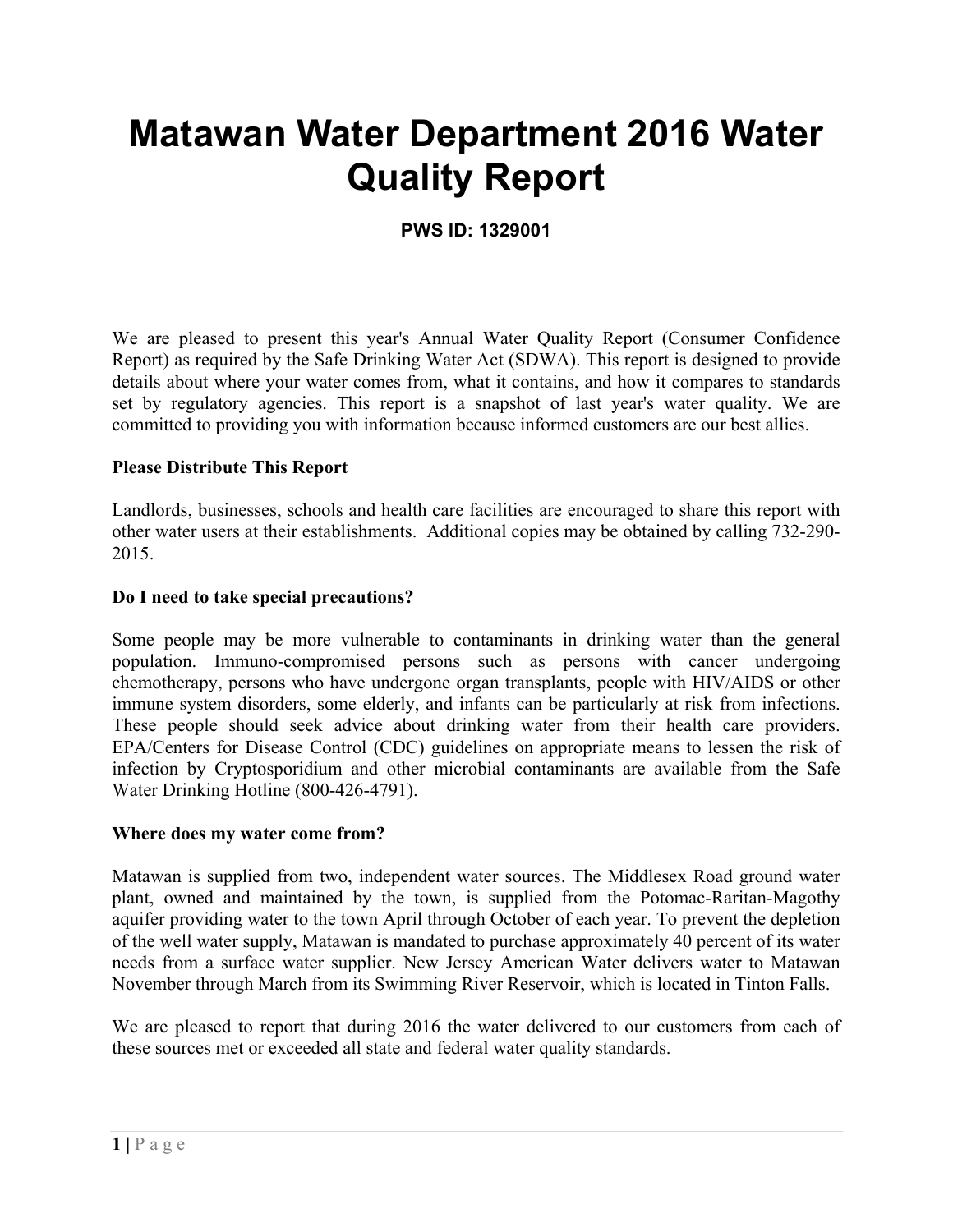#### **Why are there contaminants in my drinking water?**

Drinking water, including bottled water, may reasonably be expected to contain at least small amounts of some contaminants. The presence of contaminants does not necessarily indicate that water poses a health risk. More information about contaminants and potential health effects can be obtained by calling the Environmental Protection Agency's (EPA) Safe Drinking Water Hotline (800-426-4791). The sources of drinking water (both tap water and bottled water) include rivers, lakes, streams, ponds, reservoirs, springs, and wells. As water travels over the surface of the land or through the ground, it dissolves naturally occurring minerals and, in some cases, radioactive material, and can pick up substances resulting from the presence of animals or from human activity. Microbial contaminants, such as viruses and bacteria, that may come from sewage treatment plants, septic systems, agricultural livestock operations, and wildlife; inorganic contaminants, such as salts and metals, which can be naturally occurring or result from urban stormwater runoff, industrial, or domestic wastewater discharges, oil and gas production, mining, or farming; pesticides and herbicides, which may come from a variety of sources such as agriculture, urban stormwater runoff, and residential uses; organic chemical contaminants, including synthetic and volatile organic chemicals, which are by-products of industrial processes and petroleum production, and can also come from gas stations, urban stormwater runoff, and septic systems; and radioactive contaminants, which can be naturally occurring or be the result of oil and gas production and mining activities. In order to ensure that tap water is safe to drink, EPA prescribes regulations that limit the amount of certain contaminants in water provided by public water systems. Food and Drug Administration (FDA) regulations establish limits for contaminants in bottled water, which must provide the same protection for public health.

# **How can I get involved?**

Contact information for all the members of Matawan's governing body and department heads are on the Matawan web site www.matawanborough.com. If you would like to discuss particular issues in person, the regular meeting of the mayor and council typically takes place the first and third Tuesday of every month.

Specific questions or concerns about the water system can be directed to John Applegate. 732 290 2015 or john.applegate $@$ matawanborough.com.

# **Description of Water Treatment Process**

Your water is treated in a "treatment train" (a series of processes applied in a sequence) that includes coagulation, flocculation, sedimentation, filtration, and disinfection. Coagulation removes dirt and other particles suspended in the source water by adding chemicals (coagulants) to form tiny sticky particles called "floc," which attract the dirt particles. Flocculation (the formation of larger flocs from smaller flocs) is achieved using gentle, constant mixing. The heavy particles settle naturally out of the water in a sedimentation basin. The clear water then moves to the filtration process where the water passes through sand, gravel, charcoal or other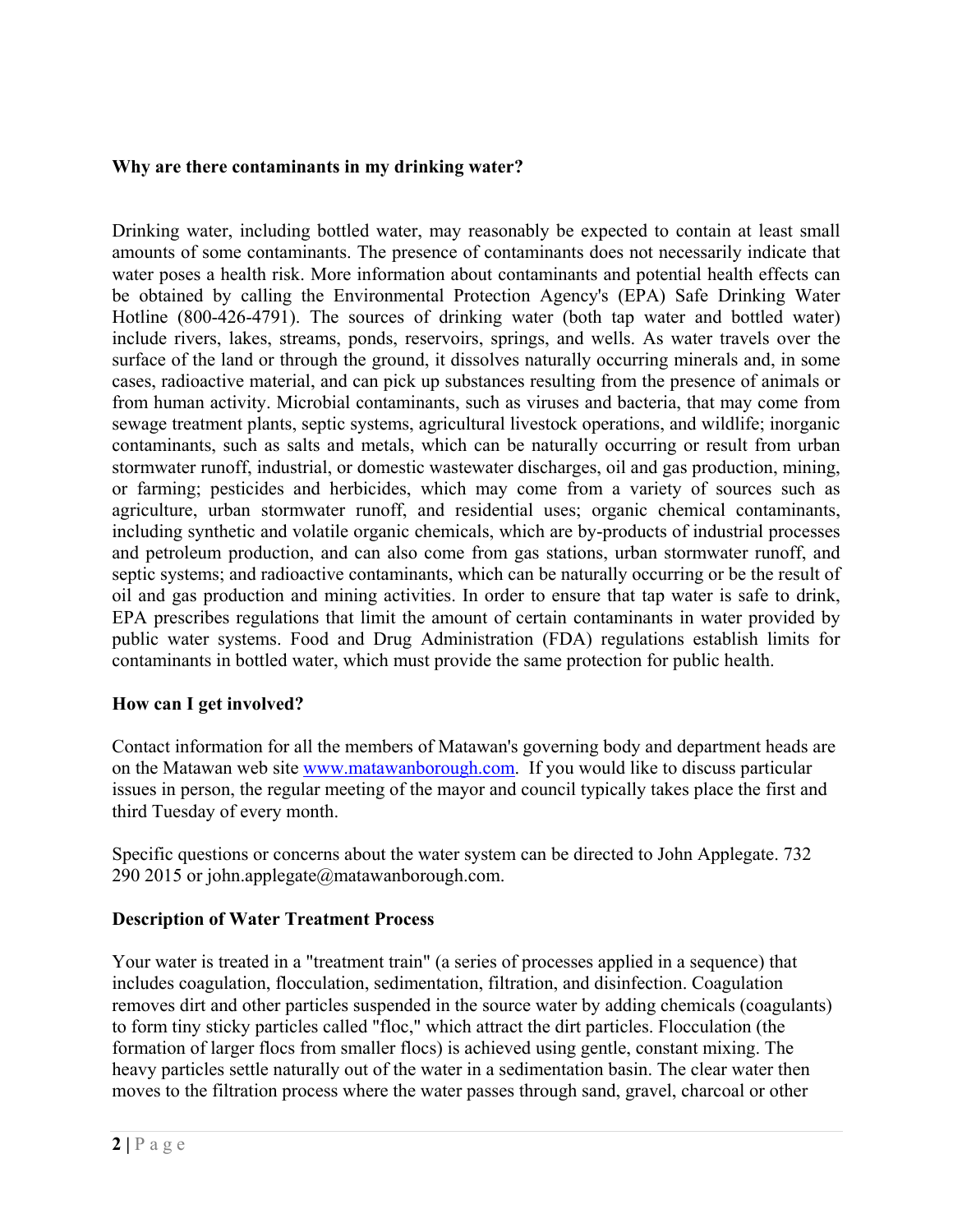filters that remove even smaller particles. A small amount of chlorine or other disinfection method is used to kill bacteria and other microorganisms (viruses, cysts, etc.) that may be in the water before it is stored and distributed to homes and businesses in the community.

# **Water Conservation Tips**

Did you know that the average U.S. household uses approximately 400 gallons of water per day or 100 gallons per person per day? Luckily, there are many low-cost and no-cost ways to conserve water. Small changes can make a big difference - try one today and soon it will become second nature.

- Take short showers a 5-minute shower uses 4 to 5 gallons of water compared to up to 50 gallons for a bath.
- Shut off water while brushing your teeth, washing your hair and shaving and save up to 500 gallons a month.
- Use a water-efficient showerhead. They're inexpensive, easy to install, and can save you up to 750 gallons a month.
- Run your clothes washer and dishwasher only when they are full. You can save up to 1,000 gallons a month.
- Water plants only when necessary.
- Fix leaky toilets and faucets. Faucet washers are inexpensive and take only a few minutes to replace. To check your toilet for a leak, place a few drops of food coloring in the tank and wait. If it seeps into the toilet bowl without flushing, you have a leak. Fixing it or replacing it with a new, more efficient model can save up to 1,000 gallons a month.
- Adjust sprinklers so only your lawn is watered. Apply water only as fast as the soil can absorb it and during the cooler parts of the day to reduce evaporation.
- Teach your kids about water conservation to ensure a future generation that uses water wisely. Make it a family effort to reduce next month's water bill!
- Visit www.epa.gov/watersense for more information.

# **Source Water Assessment**

The New Jersey Department of Environmental Protection (NJDEP) has completed and issued the Source Water Assessment Report and Summary for the Matawan system, which is available at www.state.nj.us/dep/swap or by contacting the NJDEP's Bureau of Safe Drinking Water (609) 292-5550.

# **Additional Informational Resources for Drinking Water Information**

NJDEP – 609-292-5550 \* www.state.nj.us/dep **USEPA – 1-800-426-4791 \* www.epa.gov/safewater** Center for Disease Control and Prevention – cdc.gov NJDEP Drinking Water Watchhttps://www9.state.nj.us/DEP\_WaterWatch\_public/ NJ American Water-https://amwater.com/njaw/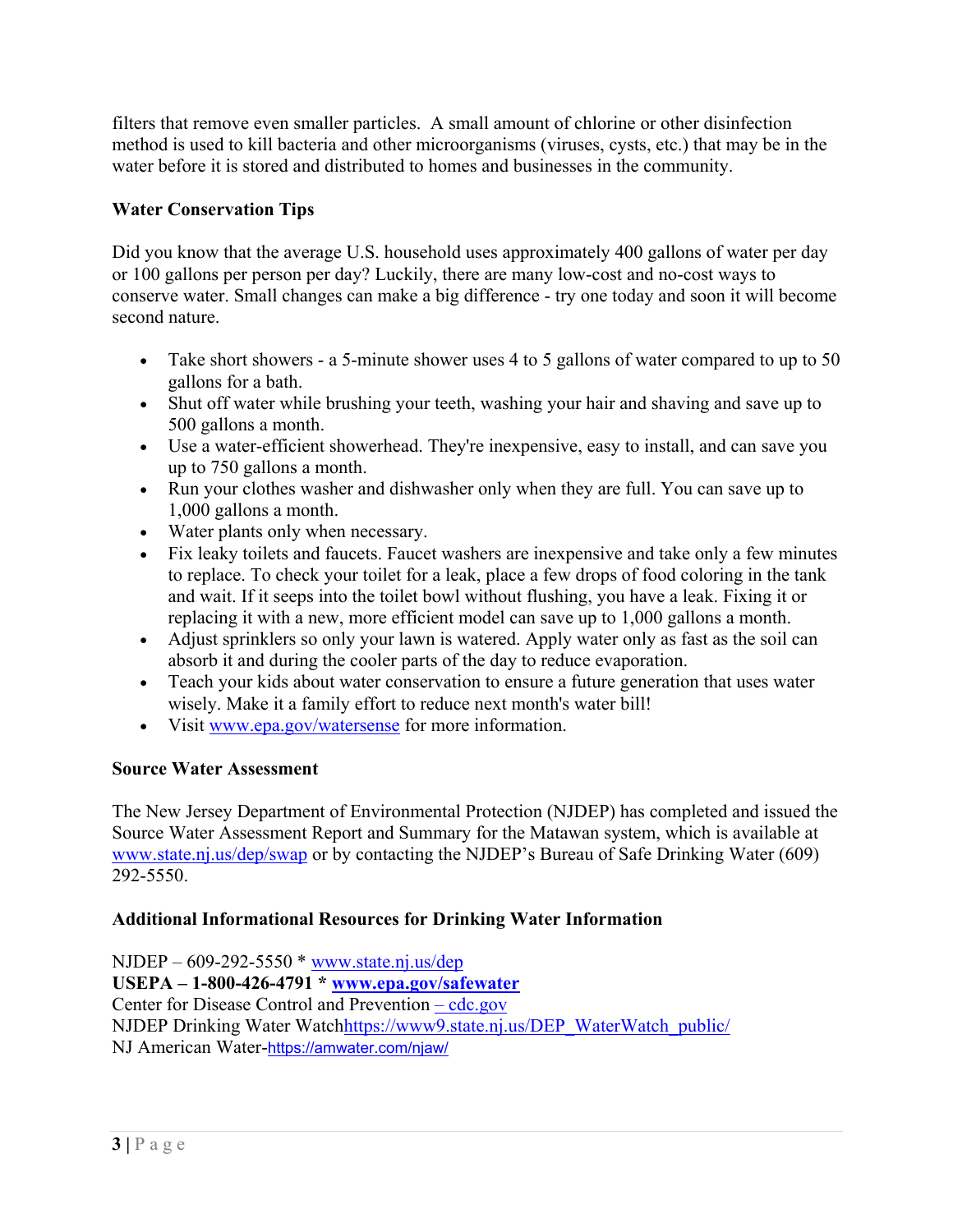# **Susceptibility Rating for Matawan's Source Water**

Matawan's source water comes from the upper Potomac-Raritan-Magothy Aquifier. The table below illustrates the susceptibility rating for the seven contaminant categories (and radon) for each source. The table provides the number of wells that rated High (H), Medium (M) or Low (L) for each contaminant category:

|         | Pathogens | <b>Nutrients</b>         | Pesticides | Inorganics |
|---------|-----------|--------------------------|------------|------------|
| Source  | H M I     | H M L                    | H M L      | H M L      |
| Wells 2 |           |                          |            |            |
|         | $VOC*$    | Radio<br><b>Nuclides</b> | Radon      | $DBP$ **   |
| Source  | H M L     | $H$ M L                  | H M L      | H M L      |
| Wells 2 |           |                          |            |            |

\* Volatile Organic Chemicals \*\* Disinfection By-product Precursors

#### **Source Water Protection Tips**

Protection of drinking water is everyone's responsibility. You can help protect your community's drinking water source in several ways:

- Eliminate excess use of lawn and garden fertilizers and pesticides they contain hazardous chemicals that can reach your drinking water source.
- Pick up after your pets.
- If you have your own septic system, properly maintain your system to reduce leaching to water sources or consider connecting to a public water system.
- Dispose of chemicals properly; take used motor oil to a recycling center.
- Volunteer in your community. Find a watershed or wellhead protection organization in your community and volunteer to help. If there are no active groups, consider starting one. Use EPA's Adopt Your Watershed to locate groups in your community, or visit the Watershed Information Network's How to Start a Watershed Team.
- Organize a storm drain stenciling project with your local government or water supplier. Stencil a message next to the street drain reminding people "Dump No Waste - Drains to River" or "Protect Your Water." Produce and distribute a flyer for households to remind residents that storm drains dump directly into your local water body.

# **Additional Information for Lead**

If present, elevated levels of lead can cause serious health problems, especially for pregnant women and young children. Lead in drinking water is primarily from materials and components associated with service lines and home plumbing. Matawan is responsible for providing high quality drinking water, but cannot control the variety of materials used in plumbing components.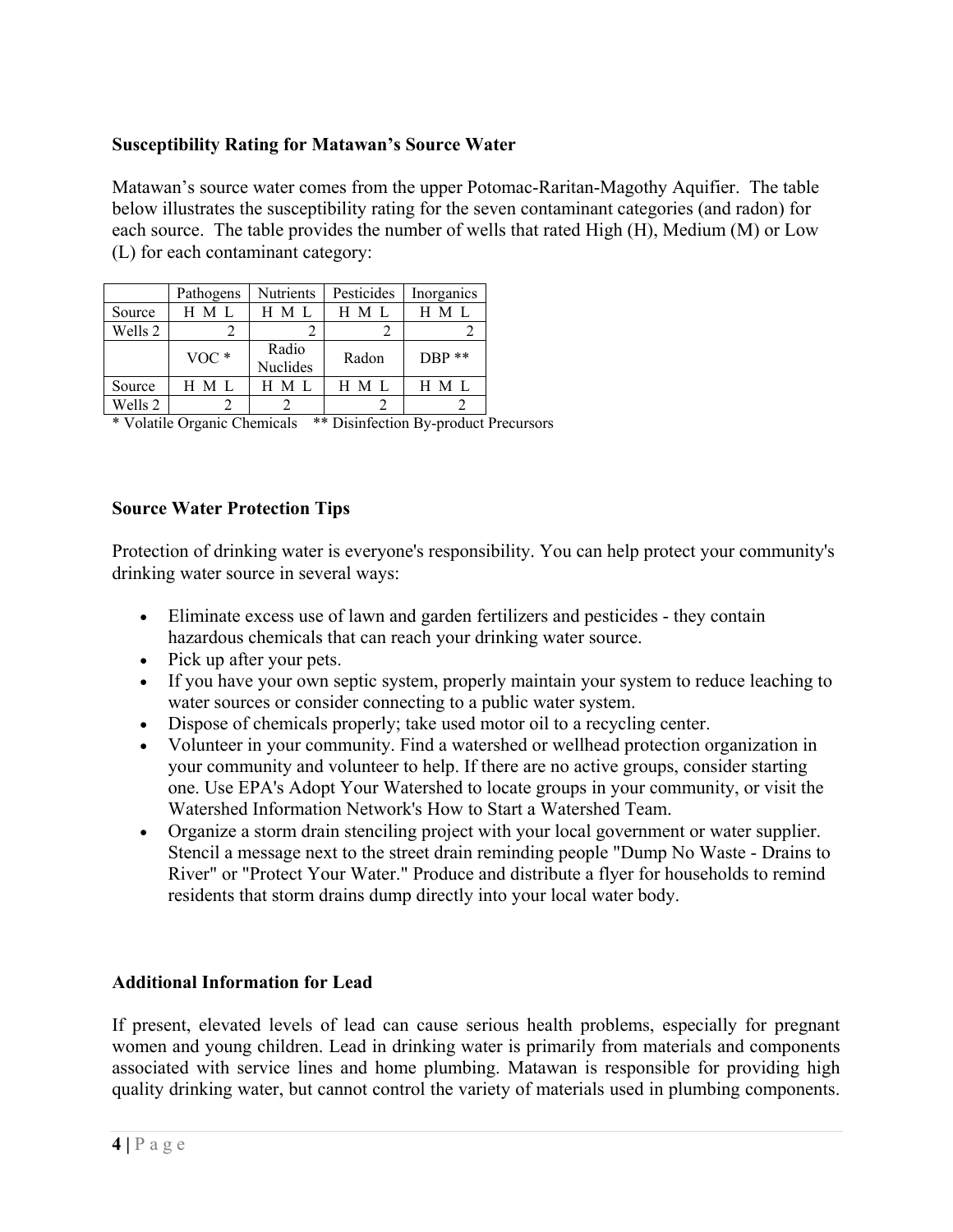When your water has been sitting for several hours, you can minimize the potential for lead exposure by flushing your tap for 30 seconds to 2 minutes before using water for drinking or cooking. If you are concerned about lead in your water, you may wish to have your water tested. Information on lead in drinking water, testing methods, and steps you can take to minimize exposure is available from the Safe Drinking Water Hotline or at http://www.epa.gov/safewater/lead.

# **Additional Information for Nitrate**

Nitrate in drinking water above 10 ppm is a health risk for infants of less than six months old. High levels of nitrate can cause a condition known as blue baby syndrome. Nitrate levels may rise quickly for short periods because of rainfall or agricultural activity. If you are caring for an infant, you should ask for advice from your health care provider.

# **Vulnerable Populations Statement**

Some people may be more vulnerable to contaminants in drinking water than the general population. Immuno-compromised persons such as persons with cancer undergoing chemotherapy, persons who have undergone organ transplants, people with HIV/AIDS or other immune system disorders, some elderly, and infants can be particularly at risk from infections. These people should seek advice about drinking water from their health care providers. EPA/CDC guidelines on appropriate means to lessen the risk of infection by Cryptosporidium and other microbial pathogens are available from the Safe Drinking Water Hotline (1-800-426- 4791

# **Water Quality Data Table**

In order to ensure that tap water is safe to drink, EPA prescribes regulations which limit the amount of contaminants in water provided by public water systems. The table below lists all of the drinking water contaminants that we detected during the calendar year of this report. Although many more contaminants were tested, only those substances listed below were found in your water. All sources of drinking water contain some naturally occurring contaminants. At low levels, these substances are generally not harmful in our drinking water. Removing all contaminants would be extremely expensive, and in most cases, would not provide increased protection of public health. A few naturally occurring minerals may actually improve the taste of drinking water and have nutritional value at low levels. Unless otherwise noted, the data presented in this table is from testing done in the calendar year of the report. The EPA or the State requires us to monitor for certain contaminants less than once per year because the concentrations of these contaminants do not vary significantly from year to year, or the system is not considered vulnerable to this type of contamination. As such, some of our data, though representative, may be more than one year old. In this table you will find terms and abbreviations that might not be familiar to you. To help you better understand these terms, we have provided the definitions below the table.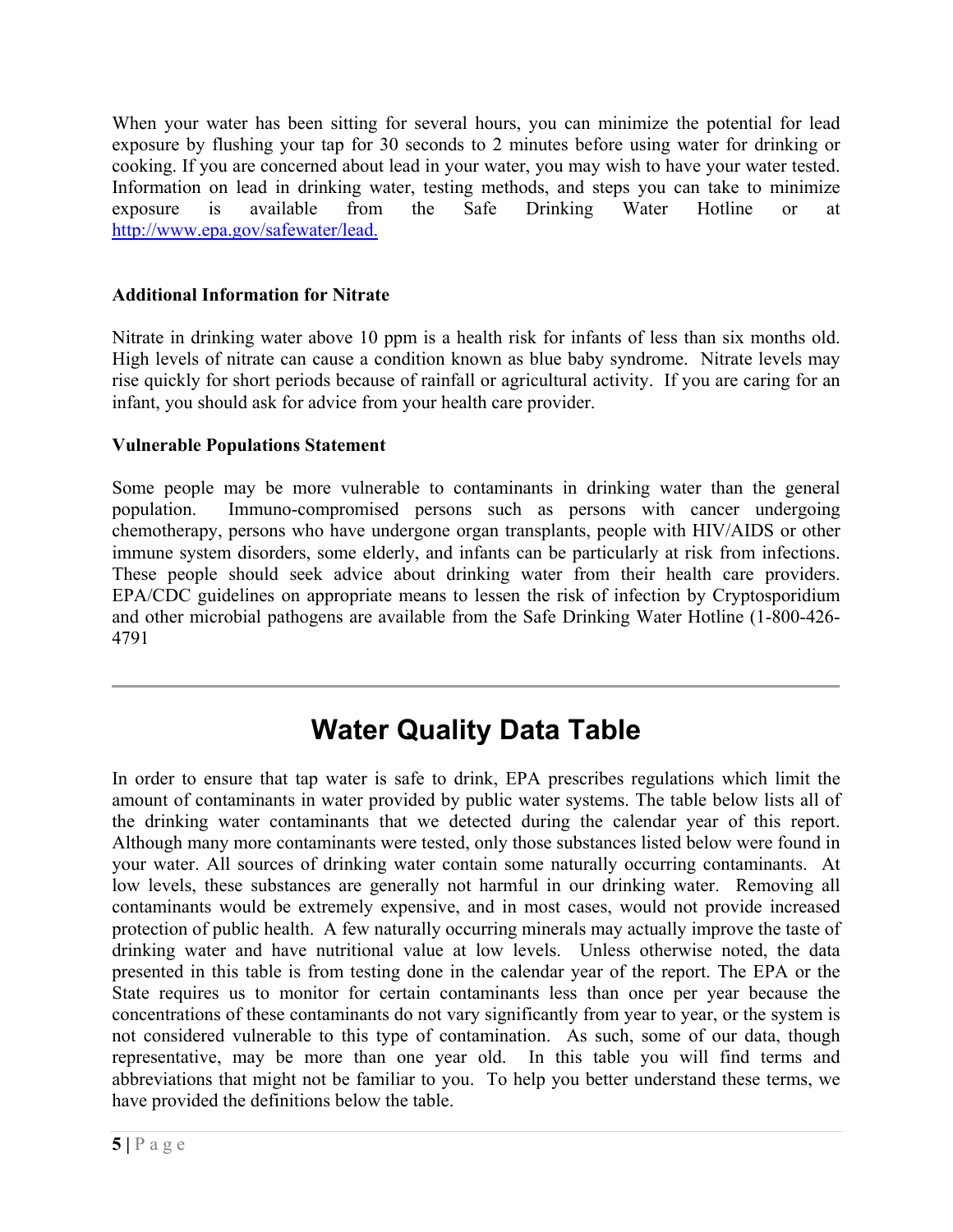| <b>Matawan Table of Detected Contaminants</b>          |                                                           |              |                     |                   |                                   |                        |                                                                        |  |
|--------------------------------------------------------|-----------------------------------------------------------|--------------|---------------------|-------------------|-----------------------------------|------------------------|------------------------------------------------------------------------|--|
| Contaminant                                            | Year<br>Sampled                                           | <b>Units</b> | <b>MCL</b>          | <b>MCLG</b>       | Range<br>Detected                 | Compliance<br>Achieved | <b>Typical Source</b>                                                  |  |
| <b>Disinfection Byproducts</b>                         |                                                           |              |                     |                   |                                   |                        |                                                                        |  |
| <b>Total Haloacetic Acids</b>                          | 2016                                                      | ppb          | 60                  | <b>NA</b>         | $9.38 - 104.4$                    | Yes                    | By product of drinking water disinfection                              |  |
| <b>Total Trihalomethanes</b>                           | 2016                                                      | ppb          | 80                  | NA                | $7.59 - 87.36$                    | Yes                    | By product of drinking water disinfection                              |  |
| <b>Disinfectants</b>                                   |                                                           |              |                     |                   |                                   |                        |                                                                        |  |
| Chlorine                                               | 2016                                                      | ppm          | $MRDL=4$            | MRDLG=4           | .06 to 1.7                        | Yes                    | Water additive to control microbes                                     |  |
| <b>Inorganic Chemicals</b>                             |                                                           |              |                     |                   |                                   |                        |                                                                        |  |
| Sulfate                                                | 2016                                                      | ppm          | 250                 | <b>NA</b>         | 17.1                              | Yes                    | Naturally occurring                                                    |  |
| Sodium                                                 | 2016                                                      | ppm          | 50                  | NA                | 6                                 | Yes                    | Naturally occurring                                                    |  |
| Chloride                                               | 2016                                                      | ppm          | 250                 | NA                | 7.3                               | Yes                    | Naturally occurring                                                    |  |
| Zinc<br>Barium                                         | 2016<br>2016                                              | ppm          | 5<br>$\overline{c}$ | <b>NA</b><br>NA   | 0.2<br>0.09                       | Yes<br>Yes             | Naturally occurring<br>Naturally occurring                             |  |
|                                                        |                                                           | ppm          |                     |                   |                                   |                        |                                                                        |  |
| <b>Radiological Substances</b>                         |                                                           |              |                     |                   |                                   |                        |                                                                        |  |
| Alpha Emitters                                         | 2006                                                      | pCi/<br>L    | 15                  | $\mathbf{0}$      | 0.10 to 0.94                      | Yes                    | Erosion of natural deposits                                            |  |
| Combined Radium 226<br>and 228                         | 2006                                                      | pCi/<br>L    | 5                   | $\mathbf{0}$      | $\overline{0.22}$ to 1.5          | Yes                    | Erosion of natural deposits                                            |  |
| <b>Lead and Copper</b><br><b>Distribution Sampling</b> | Year<br>sampled                                           | Units        | <b>Action Level</b> | <b>MCLG</b>       | Detected<br>(90th)<br>percentile) | Compliance<br>Achieved | <b>Typical Source</b>                                                  |  |
| Copper                                                 | 2014                                                      | ppm          | 1.3                 | 1.3               | 0.05                              | Yes                    | Corrosion of household plumbing                                        |  |
| Lead                                                   | 2014                                                      | ppb          | 15                  | $\mathbf{0}$      | < 0.001                           | Yes                    | Corrosion of household plumbing                                        |  |
|                                                        | <b>New Jersey American Table of Detected Contaminants</b> |              |                     |                   |                                   |                        |                                                                        |  |
| Contaminant                                            | Year                                                      | <b>Units</b> | <b>MCL</b>          | <b>MCLG</b>       | Range                             | Compliance             | <b>Typical Source</b>                                                  |  |
|                                                        | Sampled                                                   |              |                     |                   | Detected                          | Achieved               |                                                                        |  |
| <b>Inorganic Chemicals</b>                             |                                                           |              |                     |                   |                                   |                        |                                                                        |  |
|                                                        |                                                           |              |                     |                   |                                   |                        |                                                                        |  |
| <b>Total Chromium</b>                                  | 2016                                                      | ppb          | 100                 | 100               | <b>ND TO 1.4</b>                  | Yes                    | Erosion of natural deposits                                            |  |
| Fluoride                                               | 2016                                                      | ppm          | 4                   | $\overline{4}$    | $0.5$ to $0.67$                   | Yes                    | Water additive to promote dental health                                |  |
| Nitrate                                                | 2016                                                      | ppm          | 10                  | 10                | $0.07$ to $0.31$                  | Yes                    | Fertilizer runoff. Erosion of natural deposits                         |  |
| <b>Disinfection Byproducts</b>                         |                                                           |              |                     |                   |                                   |                        |                                                                        |  |
| <b>Total Trihalomethanes</b>                           | 2016                                                      | ppb          | 80                  | <b>NA</b>         | 3.4 to 93.4                       | Yes                    | By-product of water disinfection                                       |  |
| <b>Total Haloacetic Acids</b>                          | 2016                                                      | ppb          | 60                  | <b>NA</b>         | ND to 54.9                        | Yes                    | By-product of water disinfection                                       |  |
| Turbidity                                              |                                                           |              |                     |                   |                                   |                        |                                                                        |  |
|                                                        | 2016                                                      | ntu          | <b>TT</b>           | <b>NA</b>         | $0.01$ to $0.22$                  | Yes                    | Soil runoff                                                            |  |
| <b>Treatment Byproduct</b><br><b>Precursor Removal</b> |                                                           |              |                     |                   |                                   |                        |                                                                        |  |
| Total Organic Carbon                                   | 2016                                                      | ppm          | TT                  | <b>NA</b>         | 1.20 to 2.26                      | Yes                    | Naturally occurring                                                    |  |
| <b>Disinfectants</b>                                   |                                                           |              |                     |                   |                                   |                        |                                                                        |  |
| Chloramines                                            | 2016                                                      | ppm          | MRDL=4              | MRDLG=4           | 0.06 to 2.98                      | Yes                    | Water additive to control microbes                                     |  |
|                                                        |                                                           |              |                     |                   |                                   |                        |                                                                        |  |
| Carbon Tetrachloride                                   | 2016                                                      | ppb          | 5                   | $\boldsymbol{0}$  | $ND$ to $0.07$                    | Yes                    | Discharge from chemical plants                                         |  |
| <b>Unregulated Contaminants</b>                        |                                                           |              |                     |                   |                                   |                        |                                                                        |  |
| Chlorate                                               |                                                           |              |                     |                   | <b>ND TO 760</b>                  |                        |                                                                        |  |
| Hexavalant Chromium                                    | 2016                                                      | ppb          | NA                  | NA                | <b>ND TO 0.53</b>                 | <b>NA</b>              | Agricultural defoliant, disinfection byproduct<br>Industrial discharge |  |
| Strontium                                              | 2016<br>2016                                              | ppb<br>ppb   | NA<br>NA            | NA<br>NA          | $37.6$ to                         | NA<br>NA               | Natural occurring element. Industrial                                  |  |
|                                                        |                                                           |              |                     |                   | 508.5                             |                        | discharge                                                              |  |
| 1.4 Dioxane                                            | 2016                                                      | ppb          | NA                  | NA                | <b>ND TO 0.50</b>                 | <b>NA</b>              | Industrial discharge                                                   |  |
| Secondary                                              |                                                           |              |                     | Amount            |                                   |                        |                                                                        |  |
| Contaminants                                           | Year                                                      | <b>Units</b> | RUL                 | <b>Detected</b>   |                                   |                        |                                                                        |  |
| Sodium                                                 | 2016                                                      | ppm          | 50                  | 29.2 to 58        |                                   |                        |                                                                        |  |
| Hardness                                               | 2016                                                      | ppm          | 250                 | 52 to 68<br>ND to |                                   |                        |                                                                        |  |